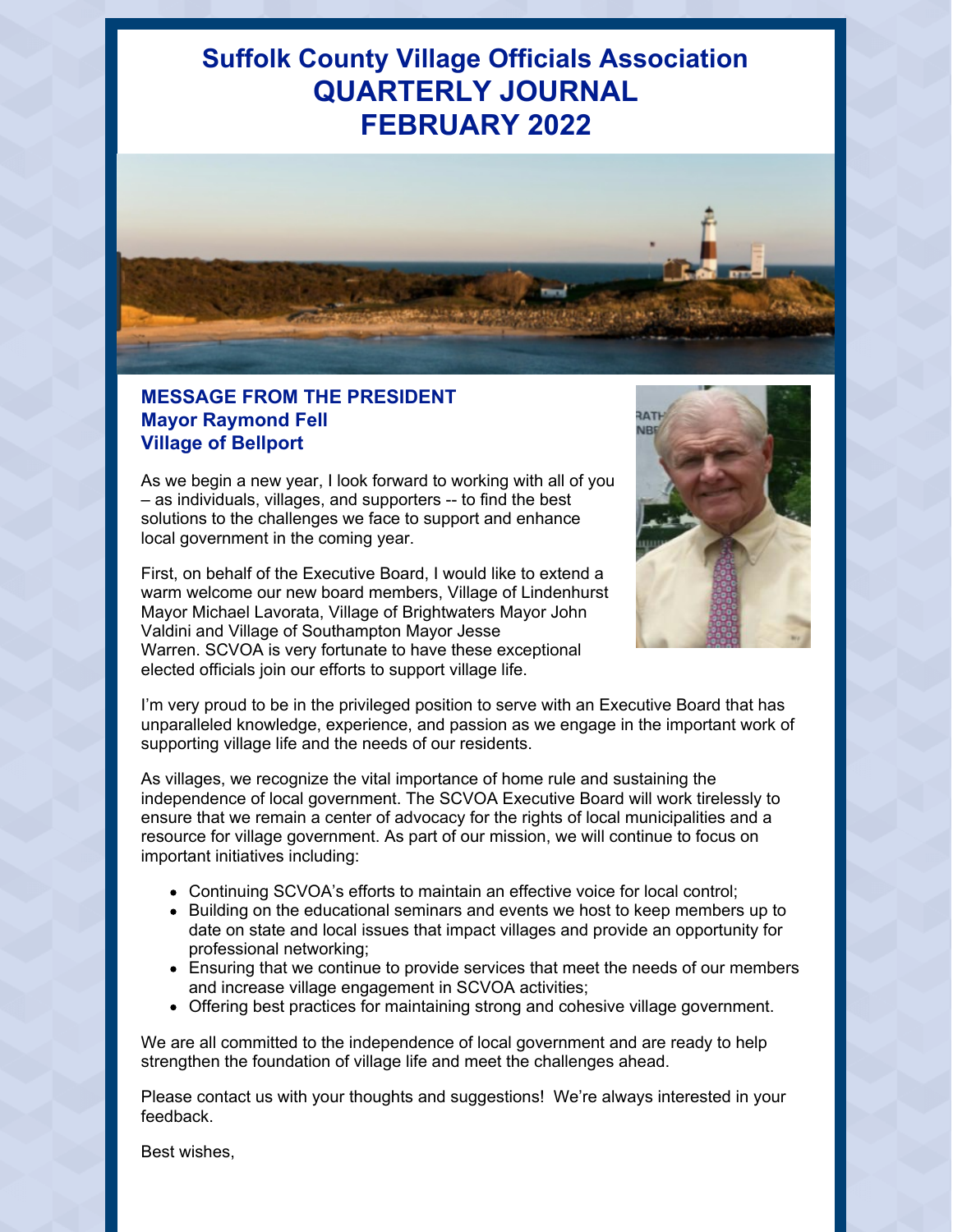Jagmond Fell

## **MEET VILLAGE OF SOUTHAMPTON MAYOR JESSE WARREN**

Mayor Jesse Warren is a Southampton Village resident, business owner, and avid environmentalist. Prior to serving as mayor, he was a member of the Southampton Village Planning Commission, the Southampton Chamber of Commerce, and served on the Board of Trustees at the Southampton History Museum. During his tenure as mayor, he has had an



ambitious environmental agenda which has successfully included creating legislation that protects shorelines; forming the Lake Agawam Conservancy; installing bioswales on Lake Agawam; working to receive funds to implement bioswales in Old Town Pond; working alongside the Department of Environmental Conservation to implement microsonic buoys that track real-time data and help reduce harmful algal bloom; bringing electric charging stations to the village; proposing expanded use of green space; and implementing a transformative budget where he has proposed that a large portion of the \$3.7 million operating surplus be earmarked for environmental infostructure projects and water quality improvement initiatives such as building sewers.

Mayor Jesse has worked tirelessly throughout the COVID-19 pandemic to prioritize the health and safety of the community. When COVID first struck, he worked to ensure that Southampton Hospital had ample PPE, including N95 masks, gowns, oxygen tanks, and ventilators. He was the first mayor in NYS to issue a mask mandate. Recognizing the importance of accessible and affordable testing, his administration worked diligently to establish a drive-through testing site in the village's center. He helped provide residents access to vaccine information and helped seniors to secure appointments.

Jesse has worked to bring numerous technological updates to Southampton Village, including budgetary software and the creation of a quality-of-life app that helps citizens report problems and track their progress in real time. Jesse has helped the village navigate a new artistic era, enacting legislation for vacant storefronts, partnering with international art fairs, and implementing numerous public art installations. Last year he delivered the first tax cut in over twenty years. He is currently helping update the village's comprehensive master plan for the first time in over two decades, focusing on preserving the historical integrity of the village, prioritizing the needs of local businesses and residents, and reimagining parts of the downtown.

A dedicated runner and plogger, when he's not working, you can find Mayor Jesse running almost every day on Wickapogue Road or walking with his fiance, Martyna, and their new dog, Timmy.

## **COUNSEL'S CORNER: Permissible Uses of ARPA Funds by Villages**

## **Hon. Peter A. Bee, Esq. Bee Ready Fishbein Hatter & Donovan**

On March 11, 2021, the American Rescue Plan Act (ARPA) was signed into law by President Biden. Section 9901 of ARPA amended Title VI of the Social Security Act (the Act) to add section 602, establishing the Coronavirus State Fiscal Recovery Fund, and section 603, establishing the Coronavirus Local Fiscal Recovery Fund. Each fund is referred to as the "Fiscal Recovery Funds."



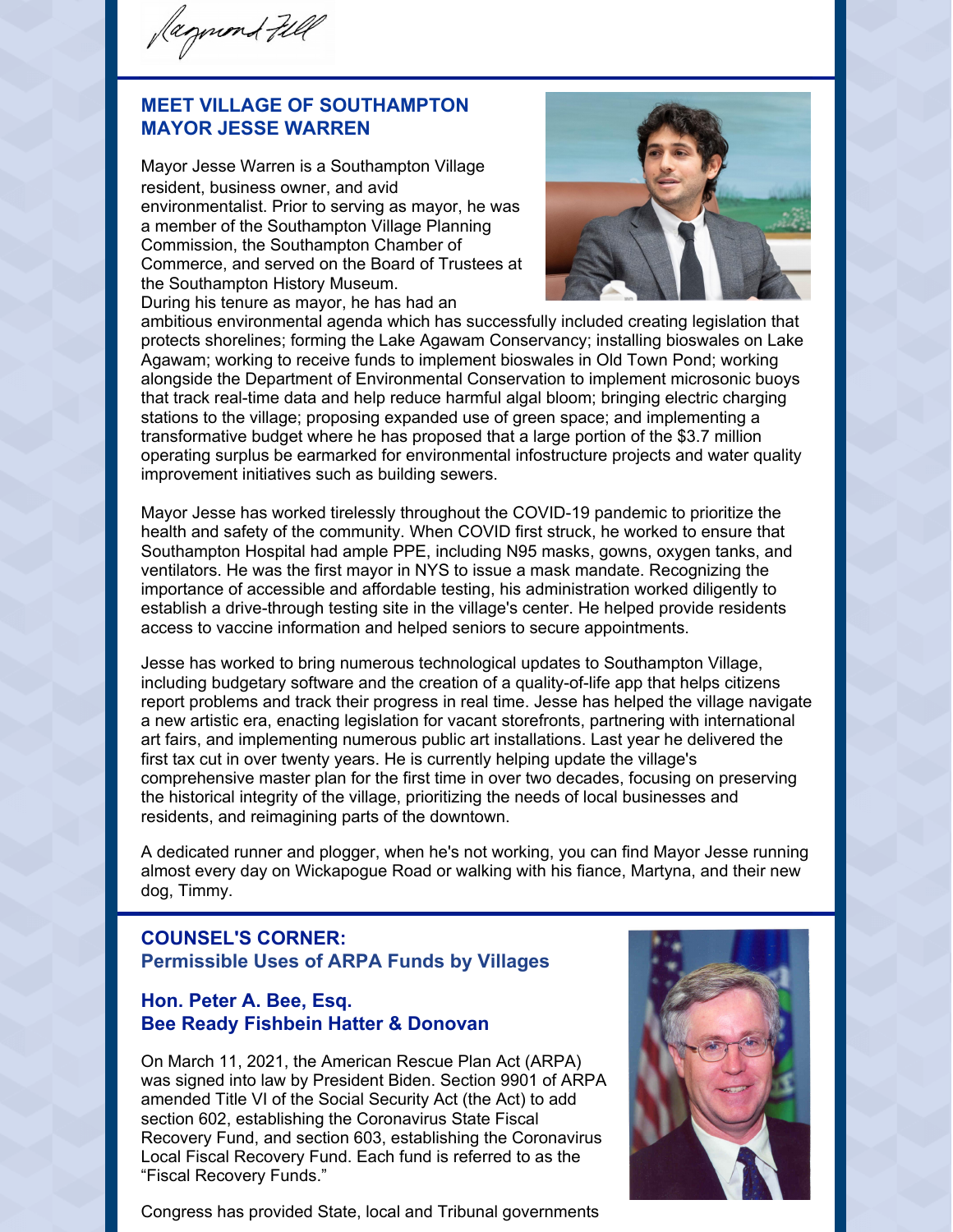with resources to respond to COVID-19 economic and public health impacts through four categories of eligible uses. Section 602 and 603 contain the same eligible uses; however, what distinguishes these two sections is that section 602 establishes a fund for States, territories, and Tribal governments, whereas section 603 establishes a fund for metropolitan cities, non-entitlement units of local government, and counties.

Section  $602(c)(1)$  and  $603(c)(1)$  provides the following options as to how funds may be used:

(a) To respond to the public health emergency or its negative economic impacts, including assistance to households, small businesses, and nonprofits, or aid to impacted industries such as tourism, travel, and hospitality;

(b) To respond to workers performing essential work during the COVID-19 public health emergency by providing premium pay to eligible workers, including premium pay for public safety, public health, health care, human services, and similar employees;

(c) For the provision of government services to the extent of the reduction in revenue due to the COVID-19 public health emergency relative to revenues collected in the most recent full fiscal year prior to the emergency; and

(d) To make necessary investments in water, sewer, or broadband infrastructure.

These four uses are split into seven expenditure areas:

- 1. Public Health
- 2. Negative Economic Impacts
- 3. Services to Disproportionately Impacted Communities
- 4. Premium Pay
- 5. Infrastructure
- 6. Revenue Replacement
- 7. Administrative

Congress has also clarified an additional two uses that were not within the above four mentioned categories. Section  $602(c)(2)(B)$  and  $603(c)(2)$  provide that these eligible uses do not include, and thus funds may not be used for, depositing funds into any pension fund. For States and territories, section  $602(c)(2)(A)$  provides that the eligible uses do not include "directly or indirectly offset[ting] a reduction in the net tax revenue of [the] State or territory resulting from a change in law, regulation, or administrative interpretation."

Additionally, payments from the Fiscal Recovery Fund may be used to provide support for costs incurred for addressing public health and economic challenges which resulted from the pandemic, including resources to offer premium pay to essential workers, in recognition of their sacrifices. Further, recipients may use payments to replace State, local and Tribal government lost revenue due to COVID-19, to ensure continued necessary services, and to avoid additional cuts and layoffs. To determine whether a program or service is included in this category of eligible uses, the recipient should undergo a twostep analysis: (1) identify a need/negative impact; and (2) identify how the program/service addresses the identified need/impact.

Eligible Uses: Recipients may use such funds to fund lost revenue. The IRF gives recipients wide latitude to use funds to provide government services in terms of reduction in revenue. Examples of these "Government services" include, but are not limited to, maintenance of infrastructure, modernization of cybersecurity, health services, school or educational services, and public safety measures. Funds may be used for administrative costs, including payment to consultants/assist in implementation of ARPA projects, as well as legal compliance.

Restrictions: The local government section of the bill contains no prohibition on lowering taxes. Using funds for general infrastructure is not considered an eligible use unless it relates to water, sewer, broadband investments or above the amount allocated under the revenue loss provision. Recipients may not use premium pay for employees working remotely. The statute provides recipients of said funds may not use funds for "deposit into any pension fund." This is distinct from employees making a "payroll contribution" into a pension fund.

This interim final rule also provides flexibility for recipients to use these payments from the Fiscal Recovery Funds for programs/services that are not on these non-exclusive lists but that fall under the terms of section  $602(c)(1)(A)$  or  $603(c)(1)(A)$  by responding to public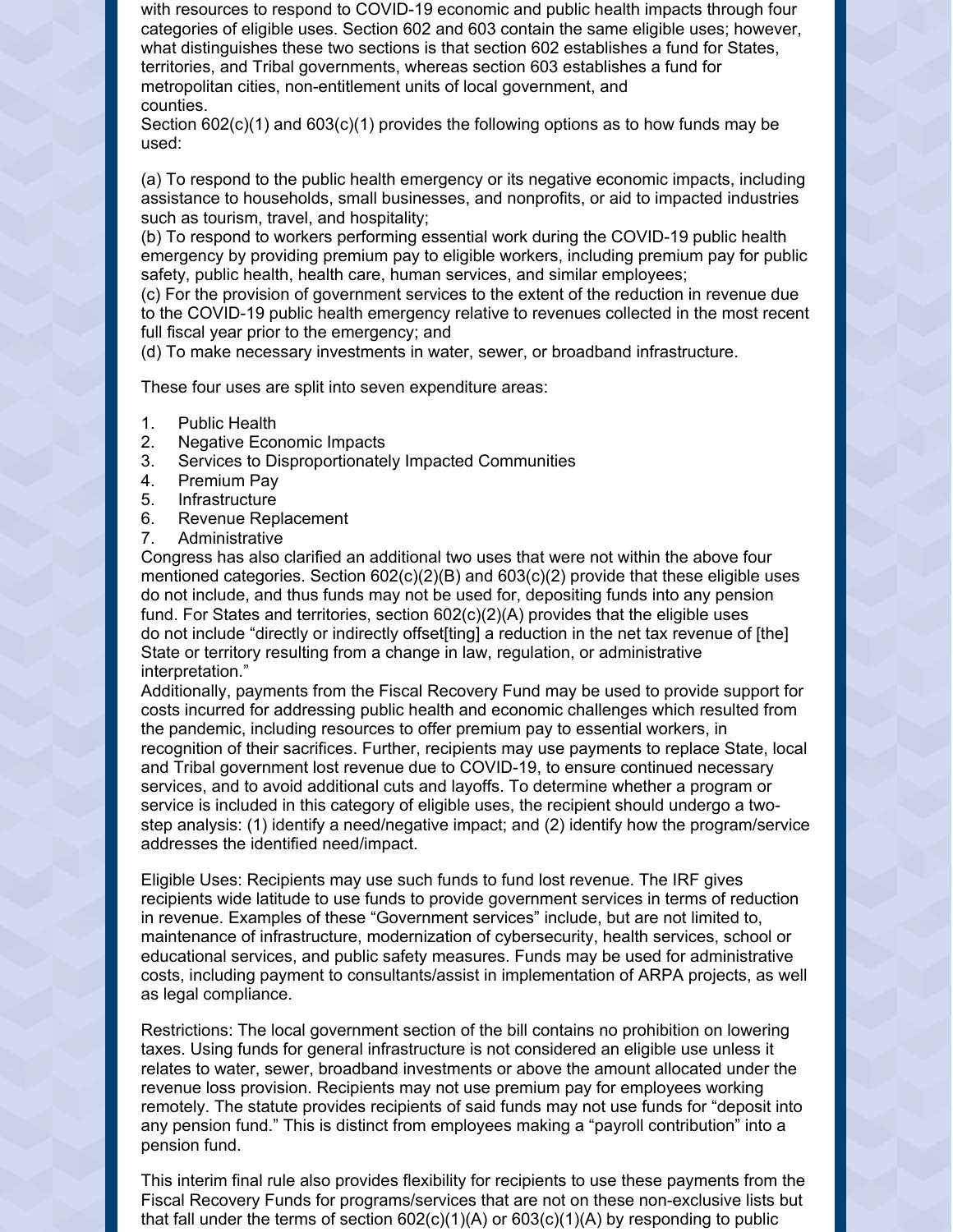health consequences or its negative economic impacts.

## **FOCUS ON: SCVOA ASSOCIATE MEMBER SUFFOLK TRANSPORTATION SERVICE**

Suffolk Transportation Service (STS) is a leader in the transportation industry and a family-owned business with over 65 years of bus transportation experience. The company serves a total of 21 school



districts and agencies within Suffolk County and transports more than 50,000 school children daily through our school bus division. They are the largest public transportation provider in Suffolk County, serving the County's 1.5 million residents. Along with its public transit division, Suffolk Bus Corp., the company employs more than 2,800 people and has developed service, maintenance and safety policies that have become the model for the bus transportation industry.

In addition to school bus and public transit services, Suffolk Transportation provides paratransit, special education and adult handicapped transportation services. STS was selected to operate special transportation services for United Way of Long Island, the Long Island Railroad, Port Jefferson Village and Tanger Services, Inc. They have also partnered with the Suffolk County Police Department to create an emergency transportation program to help mobilize the County's law enforcement team in the event of a regional crisis. Additionally, in close collaboration with the County, STS has partnered with the Suffolk County Police Department and the Suffolk County Office of Emergency Preparedness to create unique safety programs for flood evacuation based on the devastating consequences of Tropical Storm Irene and Superstorm Sandy. Suffolk County Executive Steve Bellone declared STS's Pond Road facility, where the Company's emergency preparedness program is housed, to be "Ground Zero" in the case of a major flood.

STS prides itself in giving back to the community and has made this an integral part of company culture. They support well over 50 community-based organizations and charities and are very proud of their United Way campaign, which includes company and employee contributions, as well as company matching funds.

The company's many awards and distinctions include: the New York State Bus Contractors Association's "Contractor of the Year" Award; the Public Transportation Safety Board's "A" rating; First Place in the National Special Needs Competition; Winner's Circle distinction more than 40 times in annual New York State safety competitions; School Bus Fleet magazine's "National School Bus Contractor of the Year" award; voted by its employees in 2019 as one of the best companies to work for in New York State in an anonymous survey conducted by the New York State Society for Human Resource Management; recipient of Newsday's Best Company award 2018; and selected as one of the 2021 Forbes Best Company in the Nation.

*Photo: Pictured from left to right are Jose Bonilla-Cardona, Assistant Center Manager; Teresa O'Halloran, Chief Administrative Officer; John J. Corrao, President; Thomas W. Smith, Vice President School Operations and Business Development; Annie Holt, Routing Manager.*

*WECOME TO OUR NEWEST ASSOCIATE MEMBERS!*

## **AXIS CONSTRUCTION**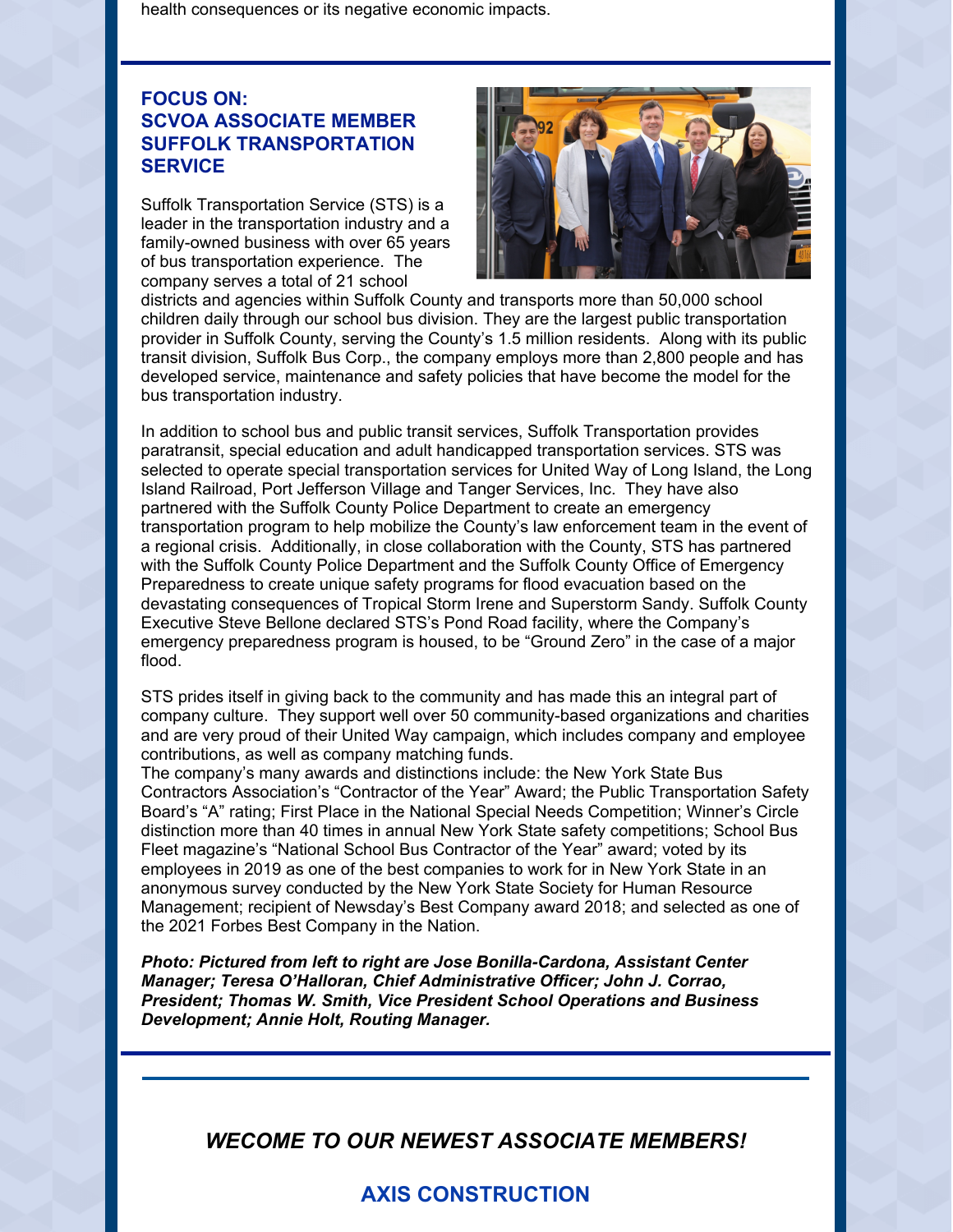## **BEB CAPITAL HUNTER EMS LOCAL 342 LI PUBLIC SERVICE EMPLOYEES**

## *With great appreciation to our*

## **ASSOCIATE MEMBERS**

**Absolute Auctions & Realty.** Contact: Phillip Gableman, info@aarauctions.com A leader in the auction industry of both real and personal property assets for more than 70 years.

**Albrecht, Viggiano, Zureck & Company (AVZ).** Contact: Jeff Davoli, jdavoli@avz.com Certified public accounting firm.

**Altice USA.** Contact: Frank Alleva,Francis.alleva@alticeusa.com Communications and media company.

**Amato Law Group.** Contact: Andrea Rothamel, arothamel@amatofirm.com Law firm focusing on land use, zoning, real estate, lending, environment, telecommunications, commercial litigation.

**American Red Cross LI.** Contact: Neela Lockel, neela-lockel@redcross.org. Serves more than 2.8 million people on LI, responding to emergencies and disasters across the region.

**Arthur J. Gallagher Risk Management Services.** Contact: Philip C. Westerman, phil\_westerman@ajg.com Provides highly specialized public sector risk management and insurance solutions.

**AT&T.** Contact: Amy Kramer,Amy.Kramer@att.com International telecommunications company.

**AvalonBay Communities Inc.** Contact: Michael Adamo, michael\_adamo@avalonbay.com Real estate investment trust focused on developing apartment communities in high barrier-to-entry markets.

**Axis Construction.** Contact: Ralph Lambert, rlambert@theaxisgroup.com Construction management, contracting and modular construction services including pre-design consultation, on-site project management, and post-construction follow-up

**Town of Babylon IDA.** Contact: Matthew McDonough, mmcdonough@babylonida.org Town of Babylon's central vehicle for economic development.

**BEB Capital.** Contact: Lee Brodsky, lbrodsky@bebcapital.com Real estate investment firm featuring established and emerging markets throughout the East Coast.

**Bee Ready Fishbein Hatter & Donovan.** Contact: Peter Bee, Esq, pbee@beereadylaw.com Law firm focused on representing local government entities.

**Bencor/S.J. Edwards Inc.** Contact: Sharon Davis, sharon.davis@sjedwards.com Insurance, human resource and financial services.

**Brown, Altman & DiLeo, LLP.** Contact: David N. Altman, Esq, altman@brownaltman.com Law firm focusing on all phases ofcommercial real estate and municipal law.

**Cameron Engineering.** Contact: John Cameron, jcameron@cameronengineering.com A full service consulting engineering and planning firm founded in 1985.

**Community Development Corp of LI.** Contact: Gwen O'Shea, goshea@cdcli.org. Regional non-profit organization formed to help create affordable housing opportunities.

**Comp Alliance.** Contact: John Triessl, jtriessl@wrightinsurance.com Provides comprehensive workers' compensation coverage and services to New York's municipalities and schools.

**Corporate Synergies Group.** Contact: Bryan McManaway, Bryan.McManaway@corpsyn.com A national employee benefits brokerage and health & welfare consultancy.

**Cullen & Danowski, LLP.** Contact: Christopher Reino, CPA, CITP@cdllp.net Full-service accounting firm specializing in accounting and auditing services for local and government entities.

**Law Offices of Mark Cuthbertson.** Contact: Mark Cuthbertson, Esq, mcuthbertson@cuthbertsonlaw.com Represents municipalities, community development agencies, and zoning applicants in all phases of land use development.

**Damianos Realty Group, LLC.** Contact: Cristofer Damianos, cdamianos@drgrealty.com Damianos Realty Group is a commercial real estate company.

**Delaware North.** Contact: Chuck Kilroy, ckilroy@delawarenorth.com Privately-held hospitality and food service company.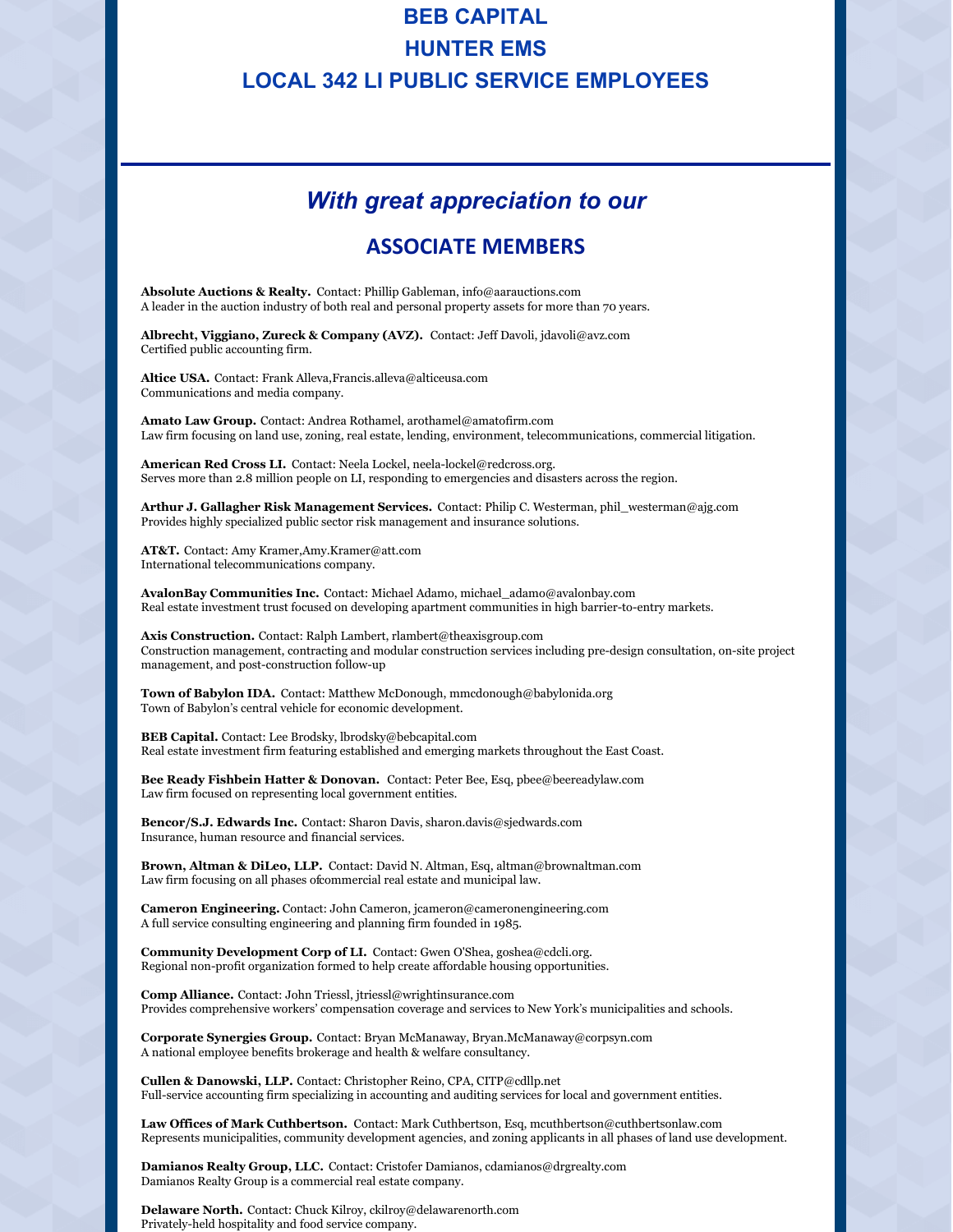**Discovery Land Company.** Contact: Mark Hissey, mail@discoverylandco.com Private resort community development company.

**Farrell Fritz.** Contact: Anthony Guardino, Esq, aguardino@farrellfritz.com Municipal law firm focusing on zoning, real estate, and land use.

**Flushing Bank.** Contact: Thomas Buonaiuto, tbuonaiuto@flushingbank.com NYS bank providing wide range of banking and investment services.

**Fundamental Business Service, Inc.** Contact: Dennis Farrell, dfarrell@fbsnet.com Provides data management and business solutions for local municipalities.

#### **GEI Consultants, Inc., PC.**

Contacts: Errol S. Kitt, ekitt@geiconsultants.com & Gary A. Rozmus, grozmus@geiconsultants.com Provides geotechnical, environmental, coastal resources, and ecological consulting and engineering services.

**H2M Architects & Engineers.** Contact: Joyce Cuggino, jcuggino@H2M.com Architectural, engineering, and environmental consulting firm.

**Haugland Group**. Contact: Billy Haugland, billyh@hauglandllc.com Construction firm with affiliates and subsidiaries that provide civil infrastructure, energy, and storm restoration services.

**Hawkins Delafield & Wood, LLP.** Contact: Robert P. Smith, rsmith@hawkins.com Law firm focusing on public finance and public projects.

**Heatherwood Communities.** Contact: Chris Capece, ccpaece@heatherwood.com Rental developer offering luxury apartments in Nassau, Suffolk, Long Island City and Brooklyn.

**Humes & Wagner, LLP.** Contact: Chris Wagner, chriswagner@humeswagner.com Law firm representing individuals, not-for-profit organizations, businesses, and numerous villages on Long Island, both as general and special counsel.

**Hunter EMS.** Contact: Joseph Cutrone, joseph.cutrone@gmr.net Provides a full range of medical transportation services from the most advanced high-risk critical care emergency transports to non-emergency services.

**Island Pump & Tank.** Contact: Joe Diandrea, JoeD@islandpumpandtank.com Provides comprehensive environmental and petroleum services to a variety of industries.

**Heatherwood Communities.** Contact: Terese Cirone, tcirone@heatherwood.com Developer of upscale residential rental communities, commercial property and luxury urban spaces.

**Hotel Indigo East End.** Contact: Rob Salvatico, rsalvatico@jaralproperties.com Family-owned and operated hotel, restaurant and lounge.

**J. R. Holzmacher PE, LLC.** Contact: J. Robert Holzmacher, bob@holzmacher.com Engineering firm servicing industry, government, municipalities, law firms, and other consulting firms.

**Johnson Controls.** Contact: Chris Fitzsimmons, chris.fitzsimmons@jci.com Full range of systems and solutions to make buildings more sustainable.

**Lamb & Barnosky, LLP.** Contact: Eugene Barnosky, erb@lambbarnosky.com Full-service law firm.

**The Lauro Group.** Contact: Robert A. Lauro, rlauro@thelaurogroup.com Civil land use consulting firm servicing national chain developers.

**Local 342 LI Public Service Employees.** Contact: William Hennessey, local342@optonline.net Organization that works to improve contracts, wages, working conditions and overall quality of life for every member of LIPSE.

**Long Island Builders Institute.** Contact: Mitch Pally, mitch@libi.org Building industry trade association of Nassau-Suffolk builders, developers, and remodelers.

**Long Island Contractors' Association (LICA).** Contact: Marc Herbst, info@licanys.org LICA represents LI's heavy construction contractors, subcontractors, suppliers and industry supporters.

**Long Island Housing Partnership, Inc.** Contact: Peter J. Elkowitz, Jr., pelkowitz@lihp.org Provides housing for low-income residents.

**Marcum LLP.** Contact: Jeffrey M. Weiner, Jeffrey.Weiner@marcumllp.com Accounting and financial advisory firm.

**Nassau County Village Officials Association (NCVOA).** Contact: Ralph J. Kreitzman, exec@ncvoa.org Not-for-profit organization representing all of Nassau County's 64 villages.

**Nelson & Pope.** Contact: Eric J. McFerran, emcferran@nelsonpope.com Full-service engineering, architecture and surveying firm.

**New York Cooperative Liquid Assets Securities System (NYCLASS)** Contact: Shawn Cullinane, shawn.cullinane@newyorkclass.org Short-term, highly liquid investment fund designed specifically for the public sector.

**Joseph W. Prokop, PLLC.** Contact: Joseph W. Prokop, Esq, jwprokopesq@aol.com. Specializes in village law and represents villages as village attorney and counsel.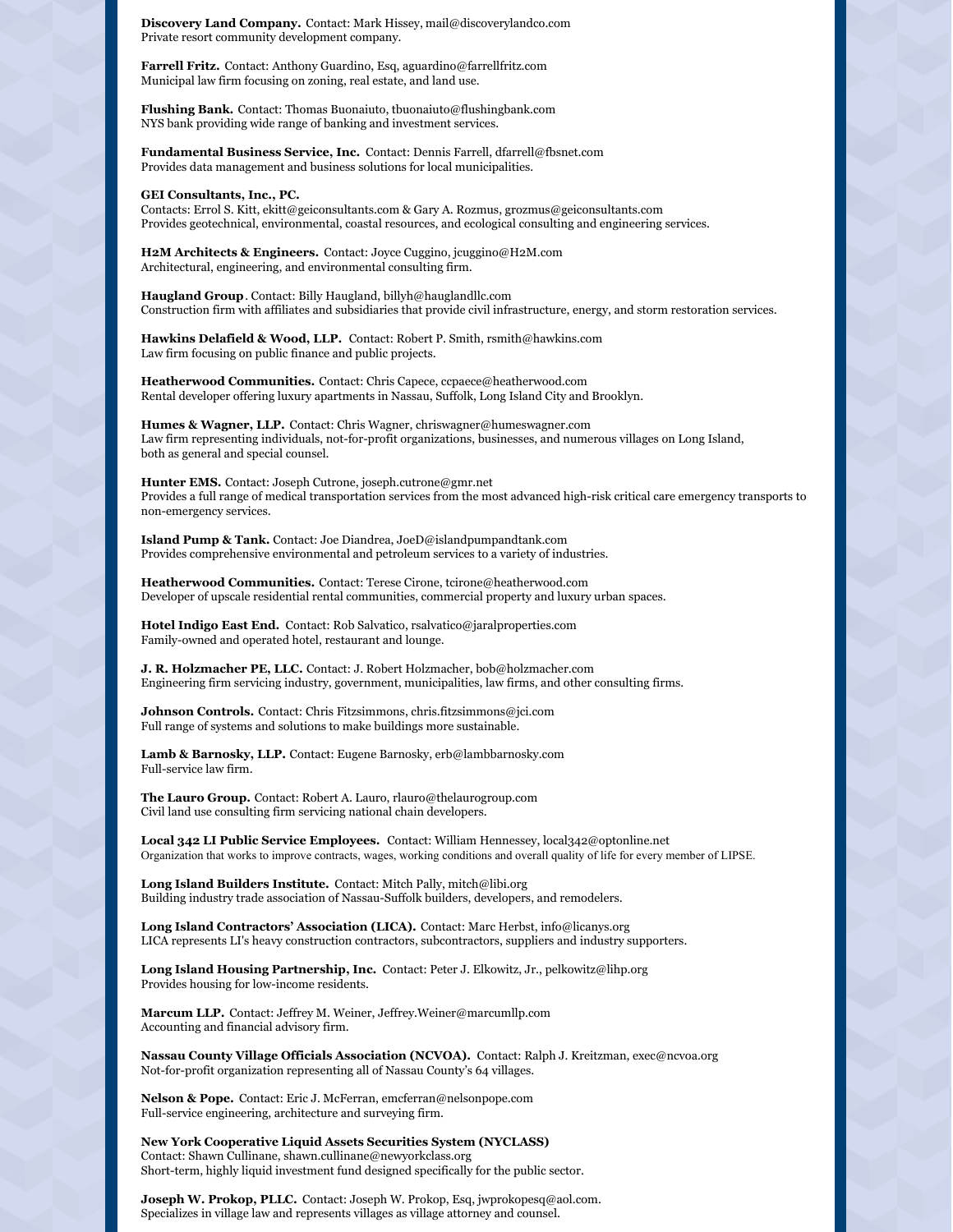#### **PSEG Long Island**

Contacts: Karyn Kemp-Smith, Karyn.kemp-smith@pseg.com & Vincent Frigeria, Vincent.frigeria@pseg.com Industry-leading electric company providing service on LI and The Rockaways.

**Public Employer Risk Management Association (PERMA).** Contact: Leah Demo, ldemo@neami.com Largest self-insurance pool for public entities in New York State.

**Strategic Planning Systems Inc.** Contact: Michael Dawidziak, miked@strategic-planning.com Specializes in all aspects of direct voter contact and public opinion services.

**Suffolk County Industrial Development Agency (IDA).** Contact: Kelly Morris Promotes economic development within Suffolk County.

**Suffolk Transportation Service, Inc.** Contact: Tom McAteer, tmcateer@suffolkbus.com Provides school bus and public transportation services.

**Tate Grossman Kelly & Iaccarino, LLP.** Contact: Riccardo Iaccarino, riaccarino@bislawfirm Law firm focusing on a broad range of practice areas.

**Total Technology Solutions.** Contact: Lisa Guerin, lguerin@total.us.com Full-service IT and cyber security solutions provider.

**Tritec Building Company.** Contact: Robert Loscalzo, robl@tritecre.com. Provides construction services as general contractor, construction manager, or design builder.

**U.S. Green Building Council-LI Chapter (USGBC-LI).** Contact: Daniel Busi, dbusi@usgbc-li.org Encourages and facilitates sustainable building practices on Long Island.

**VHB.** Contact: Kevin Walsh, kevinwalsh@vhb.com Provides planning, transportation, land development and environmental services along the east coast.

### **SCVOA EXECUTIVE BOARD**

**President** Hon. Raymond Fell Mayor, Village of Bellport

**1st Vice President** Hon. Jean M. Thatcher Mayor, Lloyd Harbor

**2nd Vice President** Hon. Robert J. Scottaline Mayor, Village of Lake Grove

**3rd Vice President** Hon. Dennis Siry Mayor, Village of Amityville

**4th Vice President** Hon. Michael Lavorata Mayor, Village of Lindenhurst

**Secretary** Hon. John J. Valdini Mayor, Village of Brightwaters

> **Treasurer** Hon. Jesse Warren Village of Southampton

**Immediate Past President** Hon. Richard B. Smith Mayor, Village of Nissequogue

**Past President** Hon. Allan M. Dorman Mayor, Village of Islandia